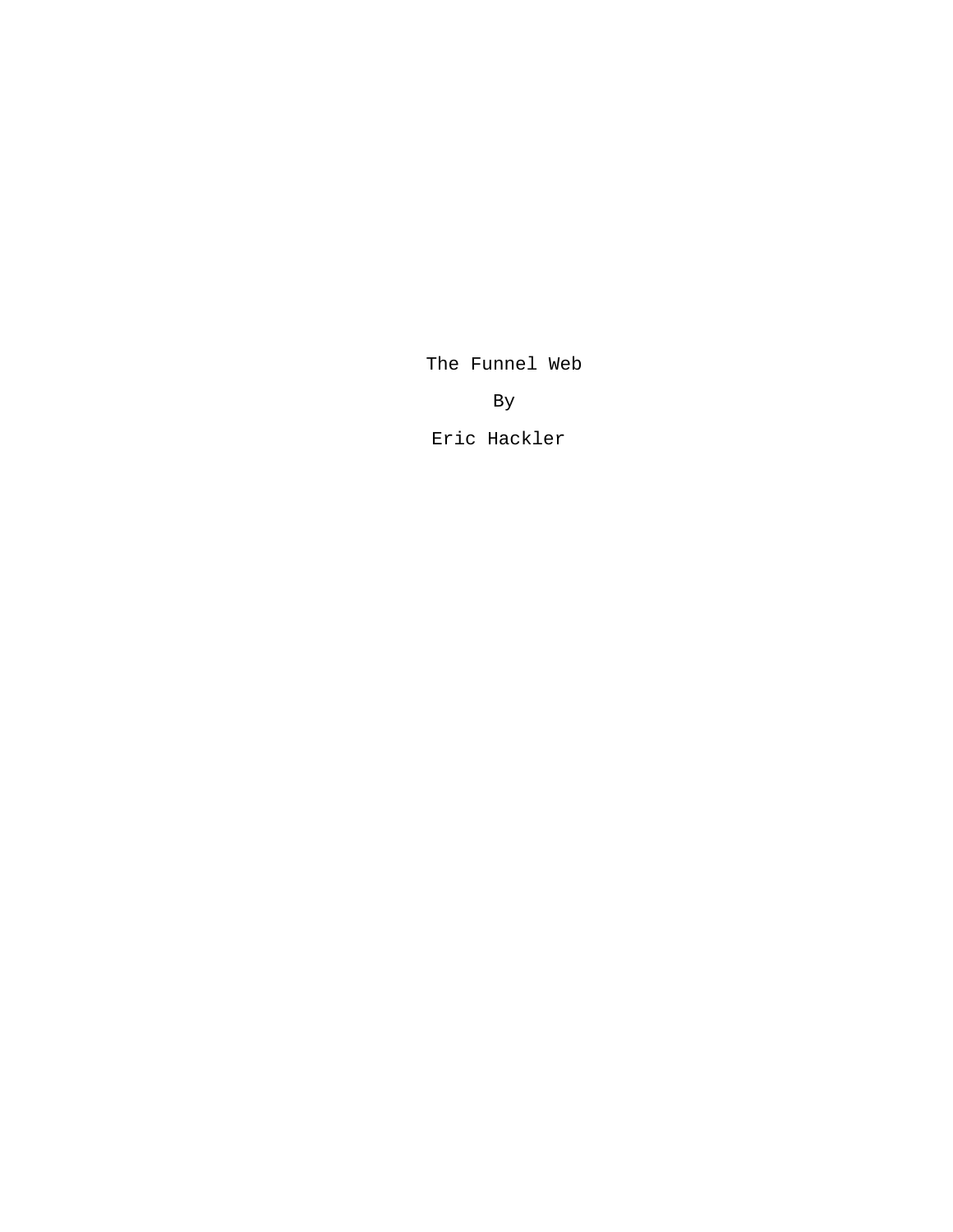INT. PARKING GARAGE - DAY

The garage is mostly empty. Cracks crisscross the pavement below like the spiderwebs on the ceiling.

A large SUV sits double-parked in the distance. A man (FURROW) dressed in jeans and a t-shirt, enters the garage. He mostly keeps his back to us as he looks around at all the cars. The large SUV flashes its headlights.

He approaches at almost-a-run.

INT. VEHICLE - CONTINUOUS

The door is unlocked. FURROW takes the passenger seat and closes the door quickly.

> FURROW I know. I know. How long do we have?

He looks to the driver, ORCHARD. She is wearing sweats.

ORCHARD

Nine minutes.

## FURROW

(rubbing hands together) Right. Finalise the plan with me.

#### ORCHARD

The mark is at the playground for another half hour. In nine minutes, his babysitter will get a call that her boyfriend is in the hospital. While she's distracted, I approach with my phone out and tell him I saw a rare pokemon in this park. He follows me, I grab him. We drop off the ransom letter on our way to the safehouse. Finalised?

Furrow doesn't answer.

ORCHARD

What?

FURROW Wolf knows we're coming.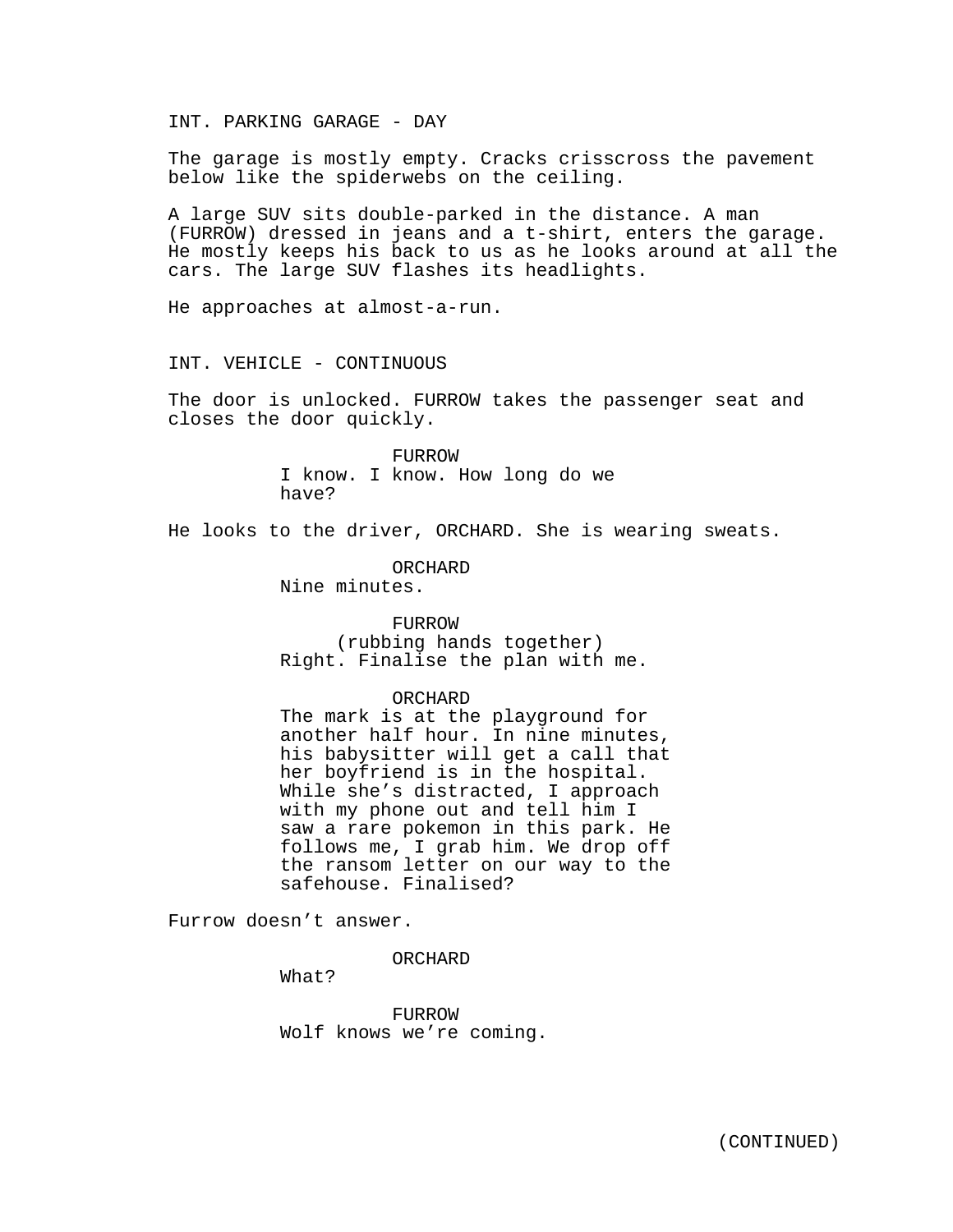ORCHARD When did Wolf get involved?

FURROW I just passed him walking to his car. He said--

EXT. STREET - DAY

Furrow is walking past OFFICER WOLF and OFFICER REDBACK who appears to be texting. Wolf pats Furrow's shoulder.

> WOLF Have fun out there today, Sport!

INT. VEHICLE - AS BEFORE

FURROW --Like we're playing baseball or something.

ORCHARD This type of job involves running.

FURROW Not my end of it.

Orchard is about to reply when--

INT. POLICE CAR - DAY

Officers Wolf & Redback are sitting in their cruiser in the parking lot of a small park.

Redback's uniform is perfect whereas Wolf's looks like he wasn't planning to come into work today. Redback is typing on his phone.

> WOLF Right, you just sit there, Kiddo.

REDBACK Until when, sir?

WOLF Don't call me "Sir", we're not dating.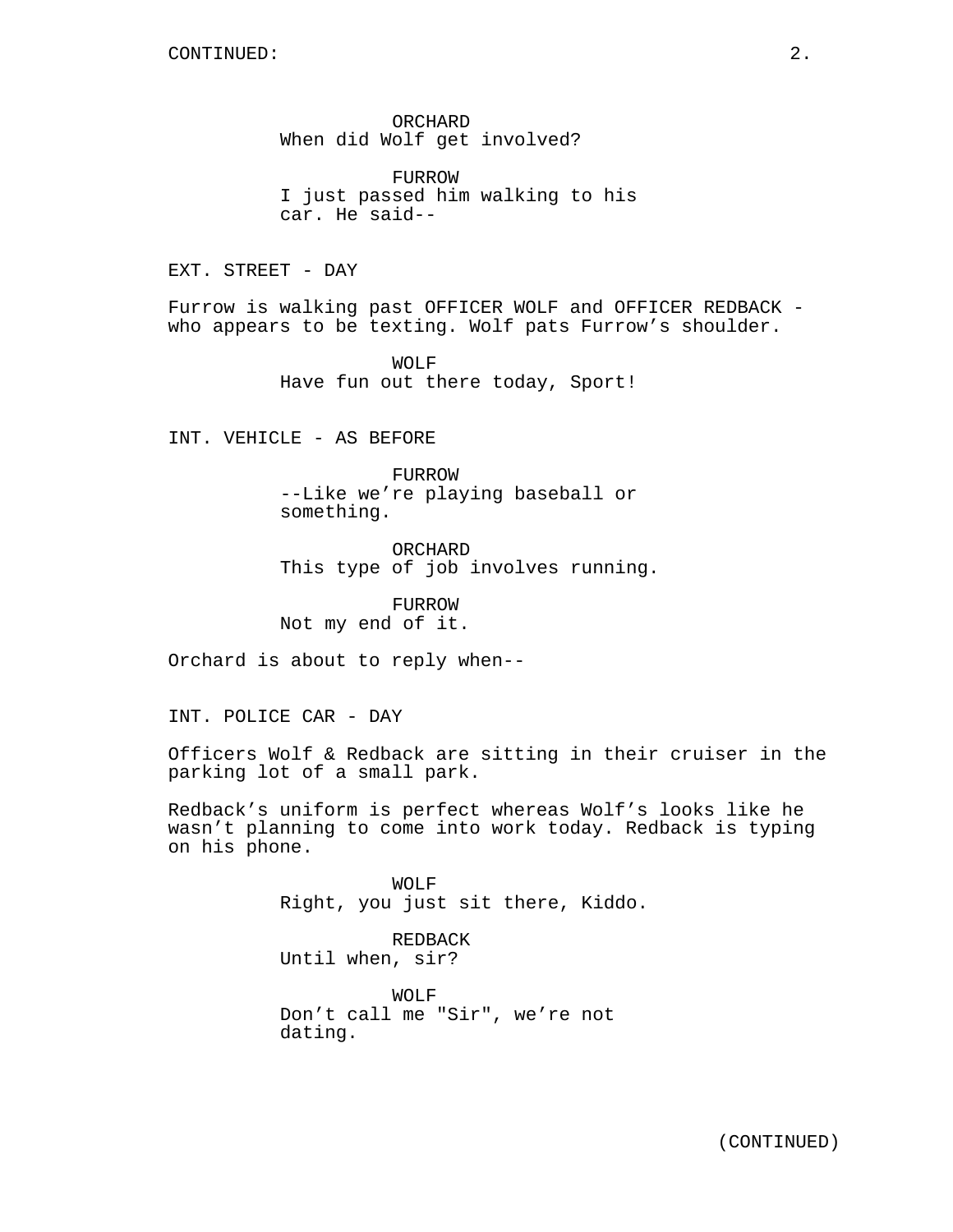REDBACK

Yes, s--mhmm

WOLF Until the two scoundrels pull in and grab the kid.

REDBACK Then we chase them?

WOLF Yes, and then we lose them.

REDBACK Isn't that the opposite of our job?

WOLF Our job is doing whatever gets us paid. That's how jobs work.

REDBACK Who's paying us to lose kids?

INT. WANDER'S OFFICE - DAY

Actor turned real estate mogul, EDDIE WANDER and his lawyer, WEAVER are arguing. Both are dressed as if their suits trying to outdo each other.

# WANDER

I am!

## WEAVER

I know you are but I'm going to keep asking until you actually consider the ramifications.

WANDER You mean being a hero? Getting the press on my side for once?

WEAVER You're kidnapping a child.

WANDER I'm having a child kidnapped. There's a difference.

WEAVER Not enough of one.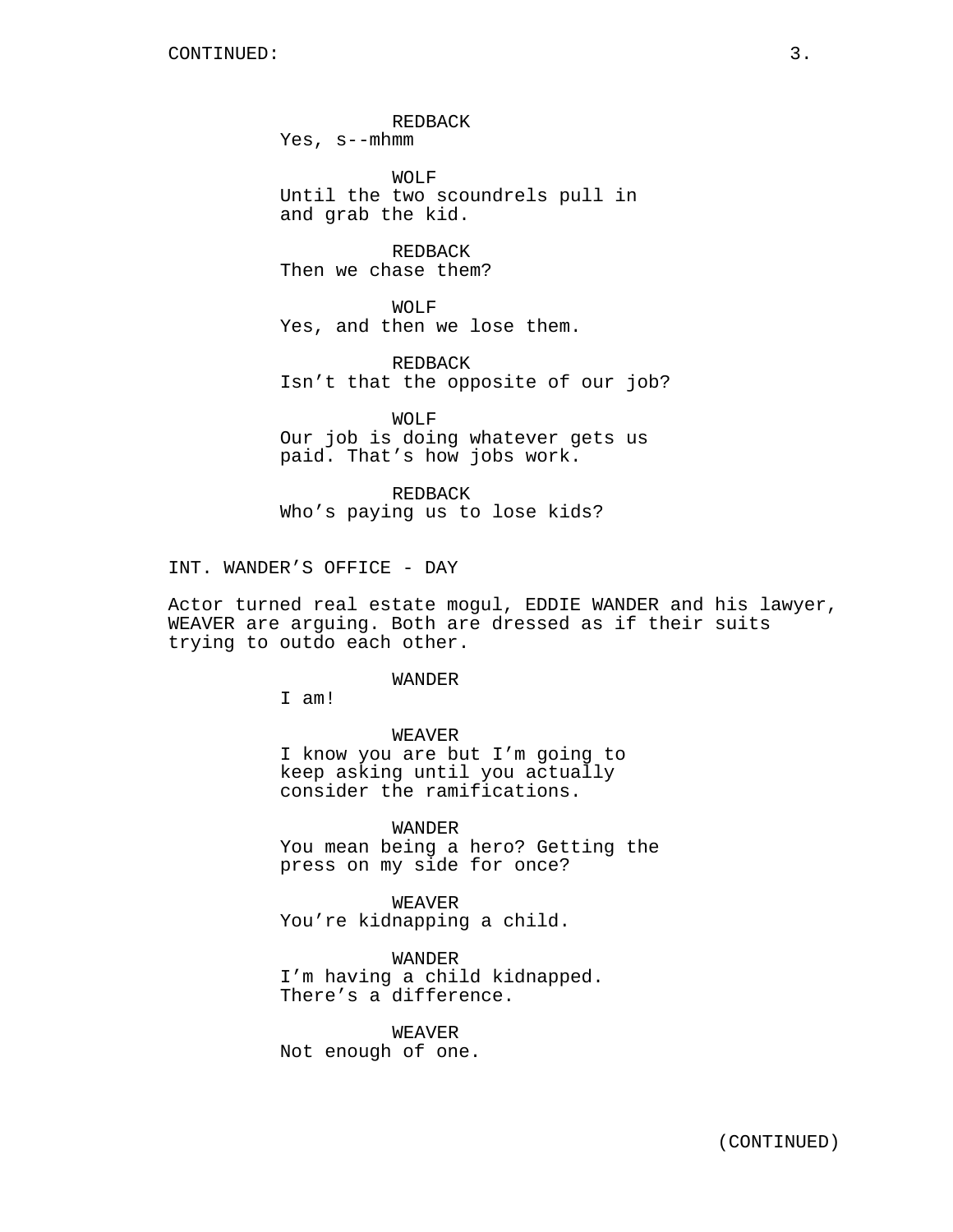## WANDER

Look, he'll come back. They're like yo-yos

#### WEAVER

Eddie, I'm all for distracting the press right now, but I would love to know how this solution ended up being your solution.

#### WANDER

I told you, I was with Huntsman at the club. The trial happened to come up and he insisted I should think--

# INT. COUNTRY CLUB - EVENING

Wander and HUNTSMAN sit in two cushy armchairs in an opulent room that looks like it would implode if someone walked in wearing jeans.

> HUNTSMAN --Outside the box. Exactly.

INT. WANDER'S OFFICE - AS BEFORE

WEAVER Outside the box?

INT. COUNTRY CLUB - AS BEFORE

HUNTSMAN Exactly. See, it has never been, about being cleverer than other people. It's just about finding that line they're too scared to cross and...

He mimes crossing a line.

## WANDER

But boundaries are there for a reason.

HUNTSMAN Are you one of the They? There's a right way and a successful way. They don't succeed.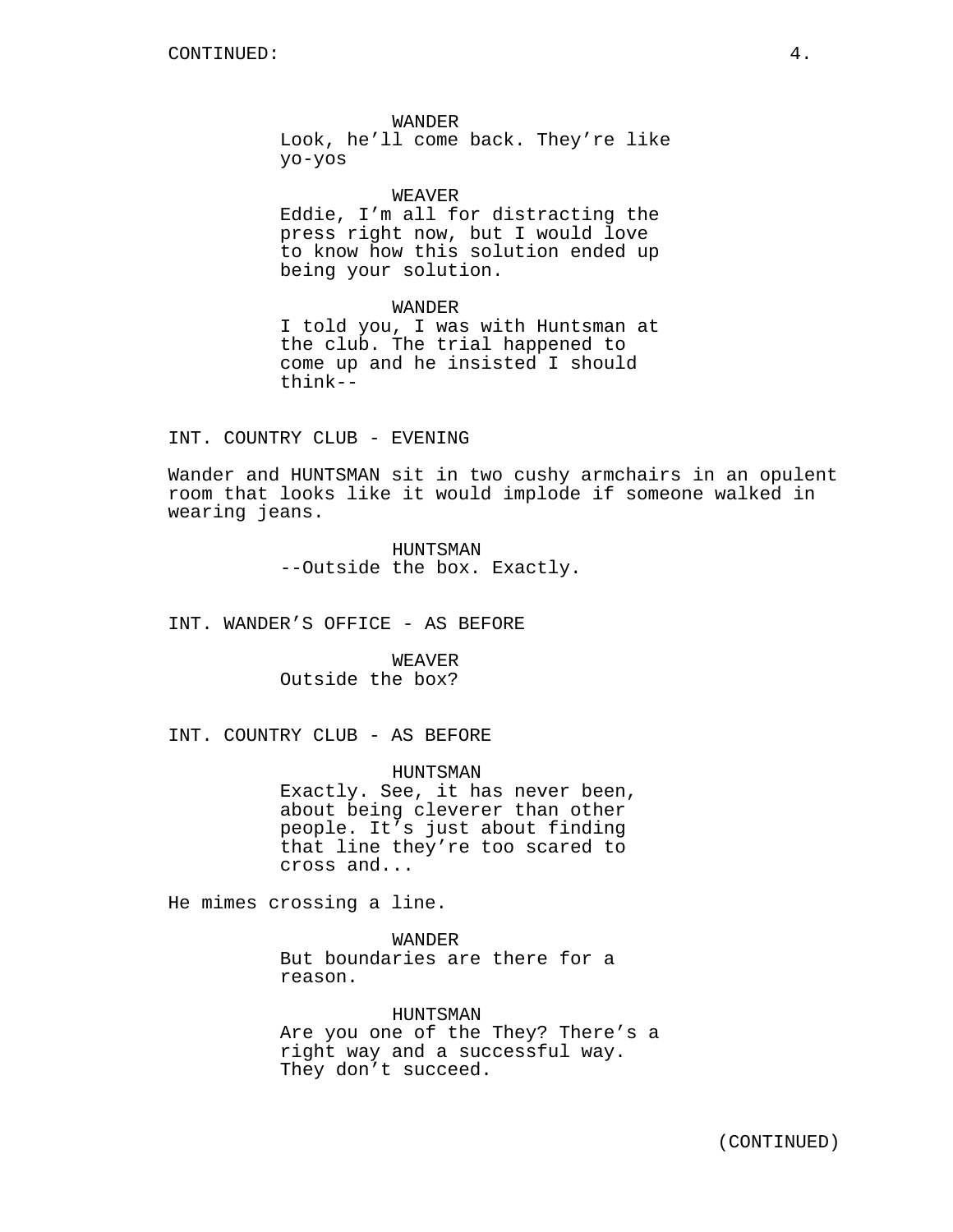WANDER So, if I wanted the headlines talking with me instead of at me--

INT. WANDER'S OFFICE - AS BEFORE

WANDER --All I need to do is see what stories get the most sympathy and do that.

WEAVER And you landed on--

EXT. VEHICLE - DAY

The car is parked on a dirt road. Furrow is sitting on the tailgate. There is a child's essay beside him and he is scribbling on a notepad. Orchard is standing and stretching her legs. She's paying with a length of rope in her hands.

In the trunk is a case of fruit punch and assorted kid's snacks.

> FURROW --kidnapping his nephew?

> > ORCHARD

Correct.

FURROW How did he arrive at that?

ORCHARD You're aware of the court case he's involved in?

FURROW The one with--

INT. WANDER'S OFFICE - AS BEFORE

Weaver is consulting his notes.

WEAVER --17 counts of fraud. 6 counts of embezzlement. 4 counts of negligent homicide.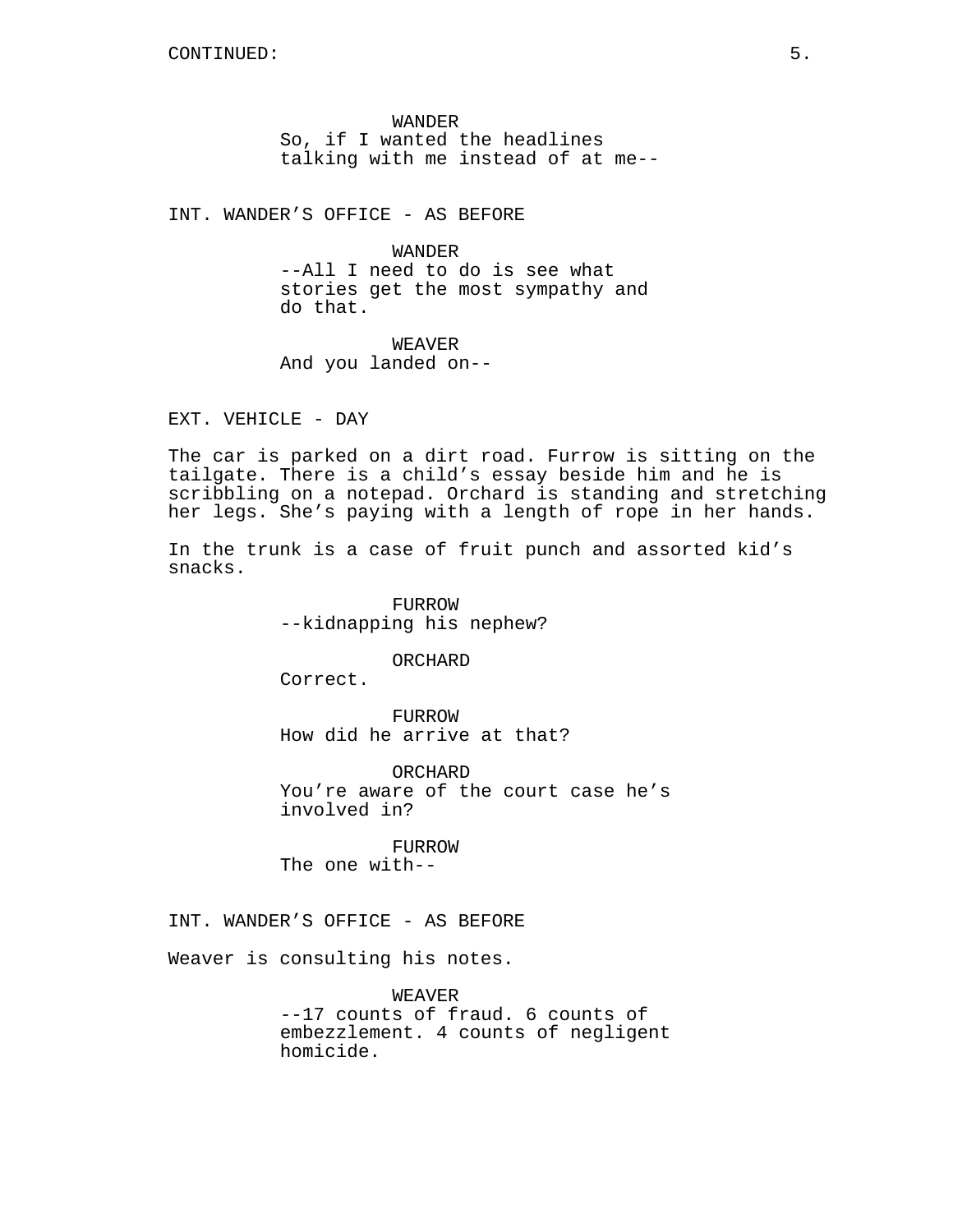WOLF That's the one. Obviously, he wants it to go away.

REDBACK That's a lot to ask for.

WOLF

The man did win two MTV movie awards, Nitro, he's used to getting what he wants.

REDBACK And today, that's abducting a member of his immediate family?

WOLF

Bingo, Breezy. So Furry and Applecheeks grab him. We lead the chase so we can be sure to lose them.

EXT. VEHICLE - AS BEFORE

ORCHARD The amber alert goes out with accompanying sympathy, he gets a couple days--

INT. WANDER'S OFFICE - AS BEFORE

WANDER --as the networks' golden boy. Then, a ransom letter--

INT. POLICE CAR - AS BEFORE

WOLF --arrives at his house, he pays it, the kid comes back and--

EXT. VEHICLE - AS BEFORE

ORCHARD --everyone forgets that he's on trial for those construction workers' deaths. How's that ransom letter coming, by the way?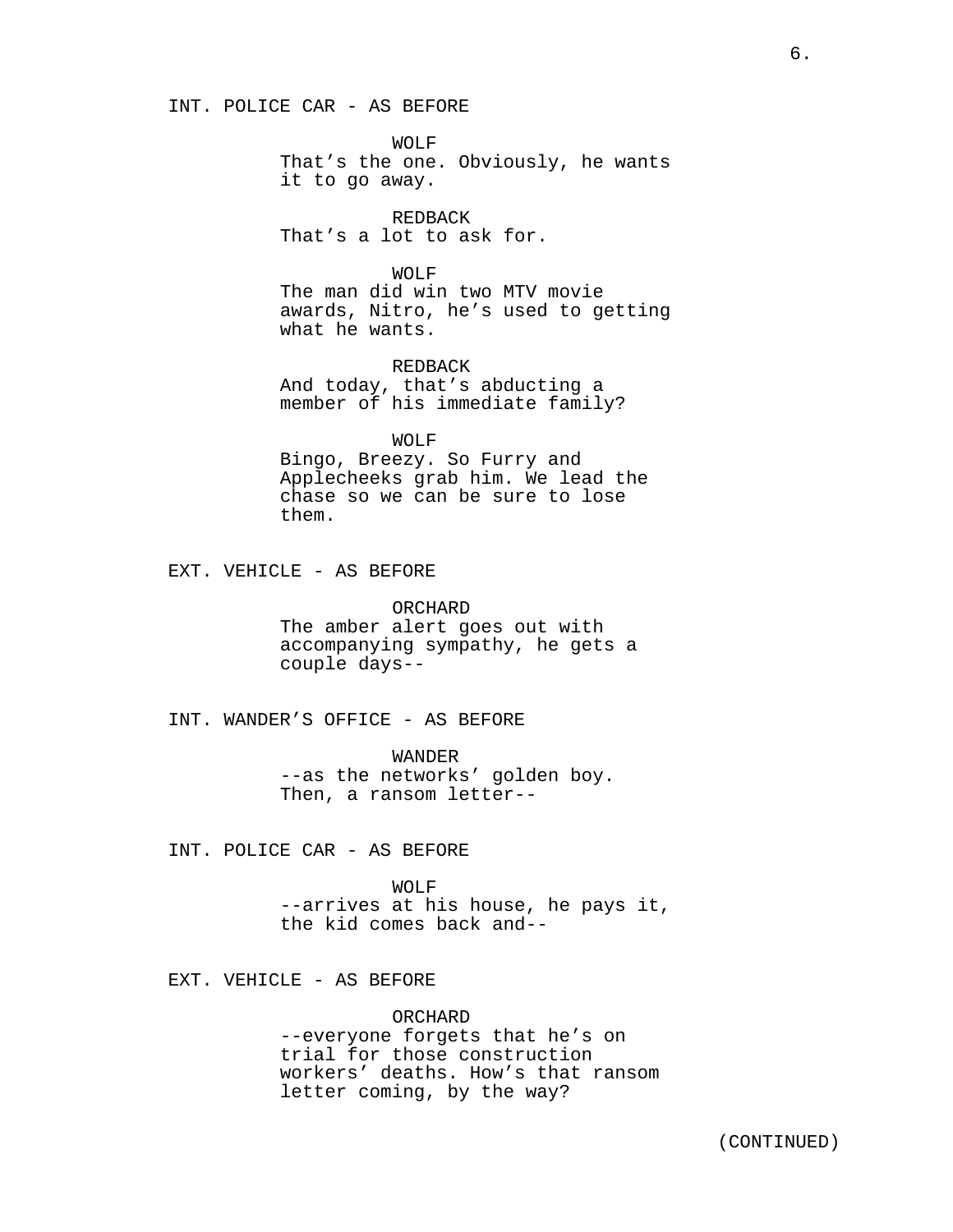FURROW Almost got the handwriting to match. Reverse for a second though, wouldn't anything be easier than this?

INT. WANDER'S OFFICE - AS BEFORE

WANDER No, that's the point. This is the easiest option.

WEAVER You are the only person who doesn't find that puerile.

WANDER Oh don't use that word.

WEAVER Which one? Puerile?

INT. POLICE CAR - AS BEFORE

REDBACK How many letters is that?

WOLF (counting) Eight. No, seven.

REDBACK

Eh, too many.

WOLF

What about--

INT. WANDER'S OFFICE - AS BEFORE

WEAVER --Inane? Crazy? Stupid?

WANDER Come on! You never pretended to be sick to get out of school?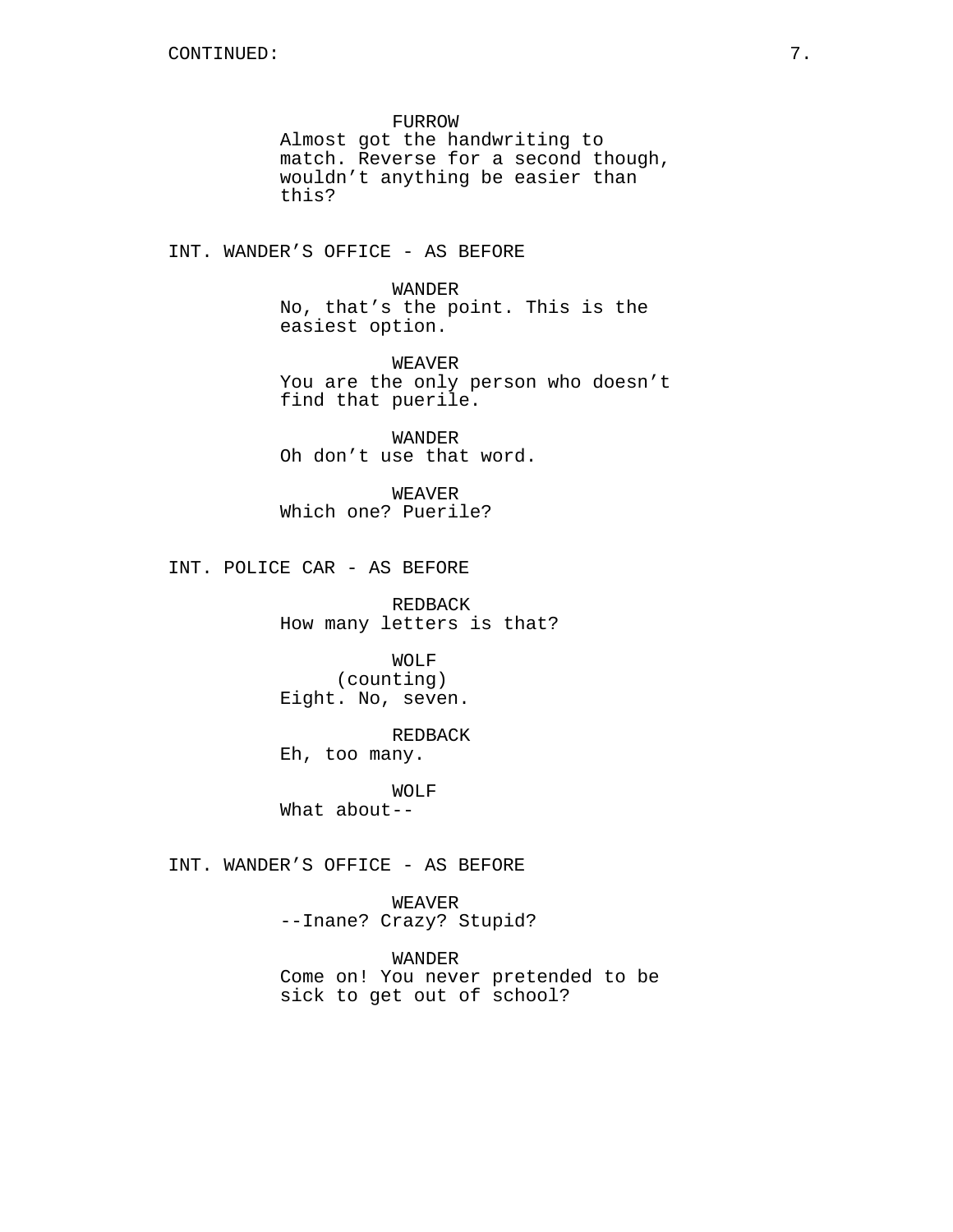WOLF Hyper-embellished a traffic report so no one would ask you why you didn't do anything else the rest of your shift?

EXT. VEHICLE - AS BEFORE

ORCHARD Thought 'if I was dying, I wouldn't have to go to work today'?

INT. WANDER'S OFFICE - AS BEFORE

WANDER Escalation is so easy. The bigger story always wins.

Beat.

WEAVER And if you get caught?

WANDER Well, you are sworn to privilege--

EXT. STREET - NIGHT

Orchard stands beside a luxury car. Wander is in the backseat with the window rolled down.

> WANDER You screwed up that job for Sylvana and they'd love to know where you've been hiding--

EXT. VEHICLE - AS BEFORE

ORCHARD --You, owe him how much?--

Furrow looks sheepish.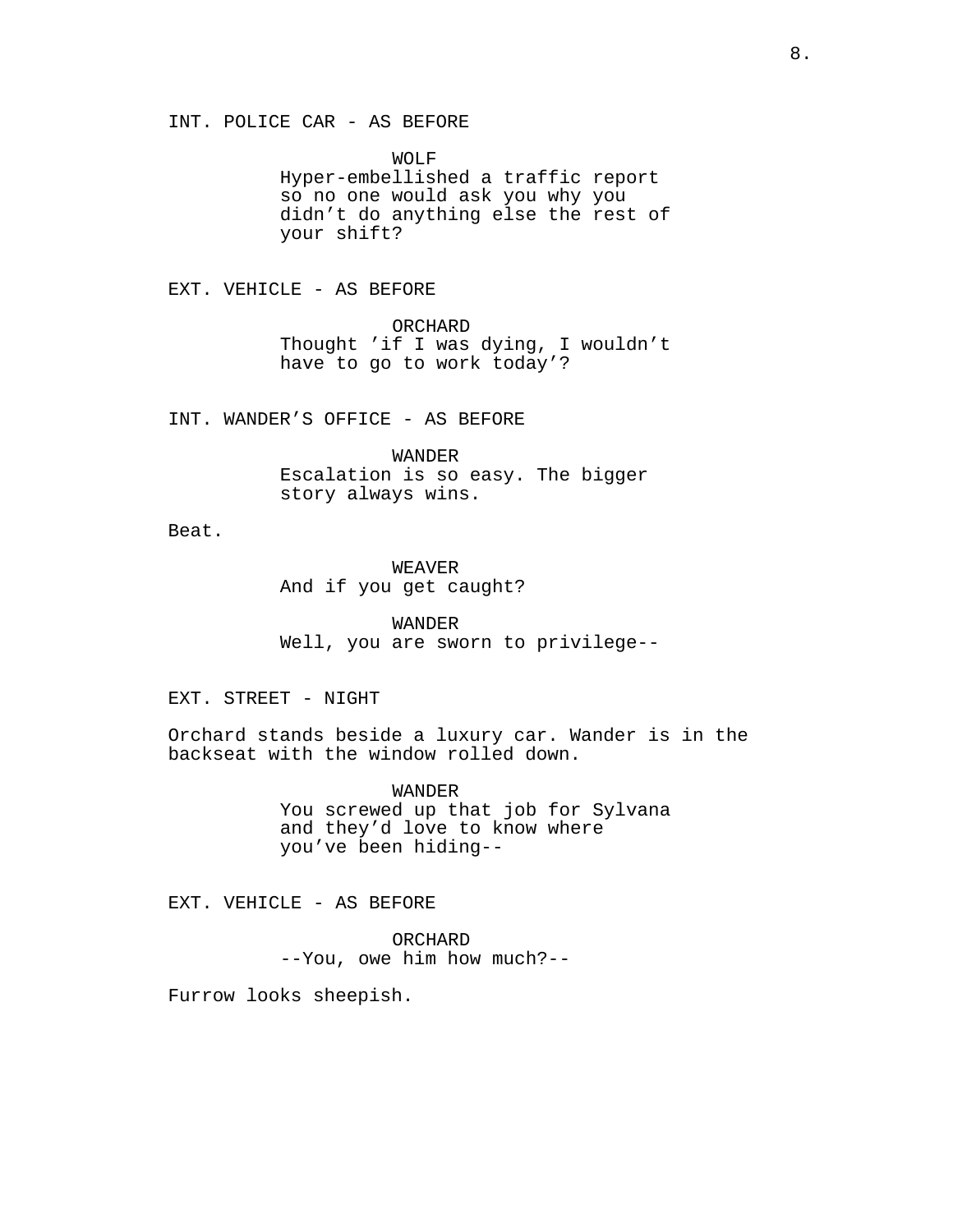INT. WANDER'S OFFICE - AS BEFORE

WANDER --and I've known Wolf since he was twelve.

WEAVER What about his partner?

WANDER He doesn't have one--

INT. POLICE CAR - AS BEFORE

WOLF --Never like the idea of sharing profits.

REDBACK So why am I here?

WOLF Because one day, Chappy, I'm going to retire and I'll need someone to carry on this good work.

REDBACK Do you even know my real name?

WOLF

John.

Redback shakes his head.

WOLF

Martin.

Another head shake.

WOLF

Seamus.

No.

INT. WANDER'S OFFICE - AS BEFORE

WEAVER

Eddie.

Wander turns from where he'd been admiring himself in a mirror.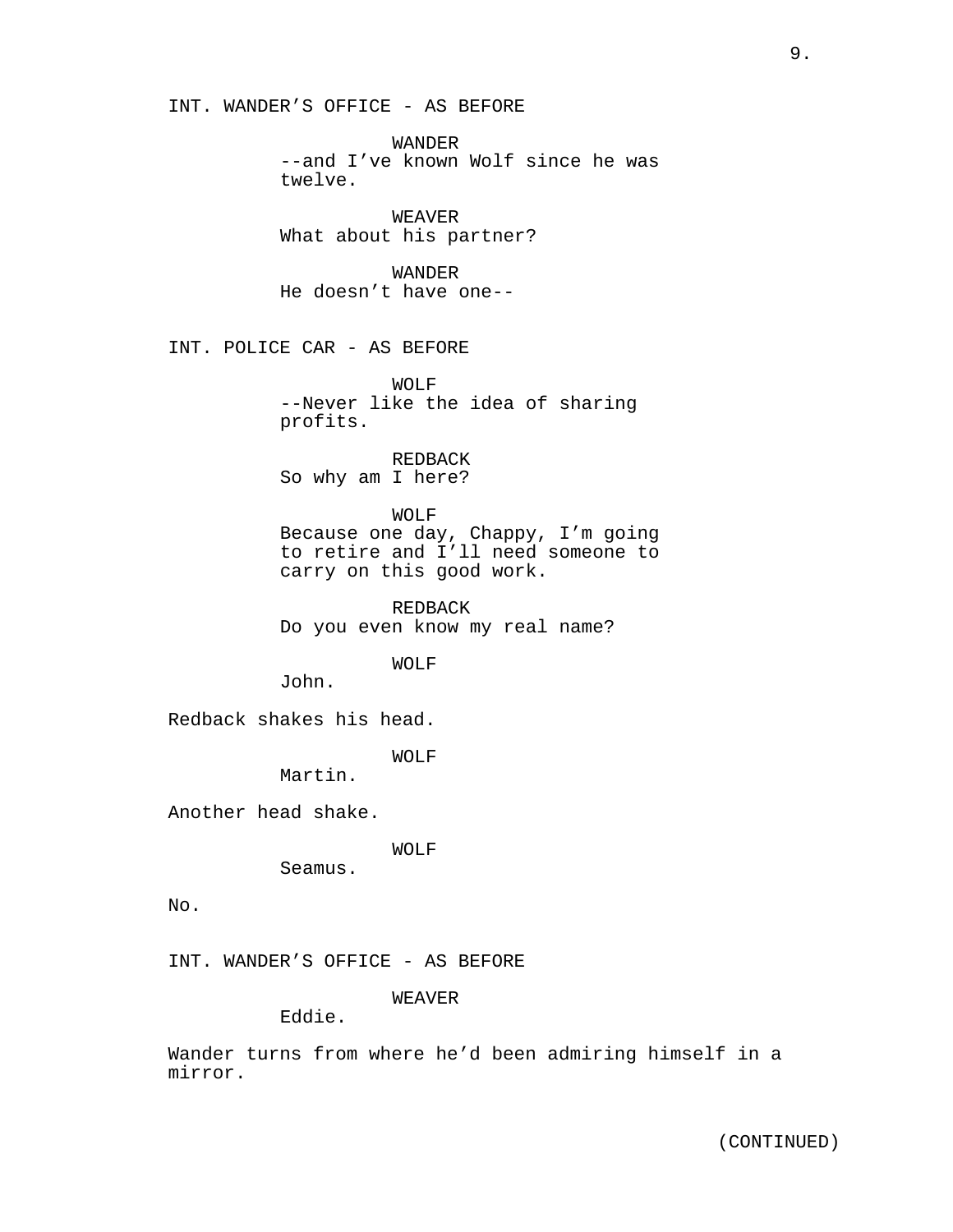WEAVER Listen to me. You truly can't see a better way out of this? You have so little faith in me?

# WANDER

No, no, no, Charlie. Not you. It's just I need control over my life. I'm like a little famous child in a cement mixer of bad publicity. I'm helpless. If I do this, I'm actually accomplishing something.

Weaver stares at him.

WEAVER

 $So --$ 

INT. WANDER'S CAR - NIGHT

Wander and Orchard sit in the backseat.

WANDER --You swipe the kid--

INT. BAR - NIGHT

Wander and Wolf are having a drink together.

WOLF --I know a guy who can write the note--

INT. WANDER'S OFFICE - AS BEFORE

WANDER --Wolf calls it in--

INT. POLICE CAR - AS BEFORE

WOLF --Of course, I get some of the details wrong--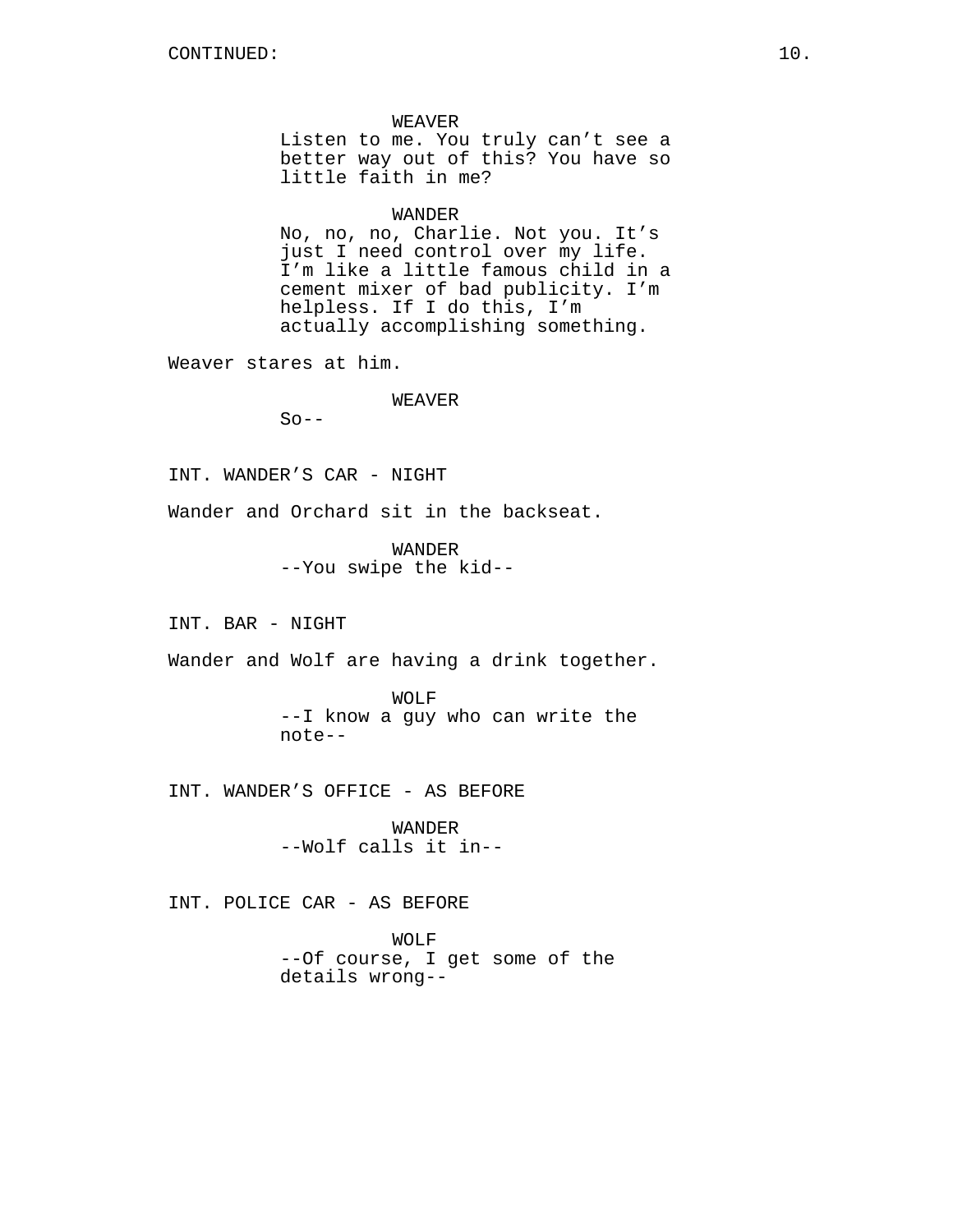EXT. VEHICLE - AS BEFORE

FURROW (tearing out a page) --then I leave this note on Wander's front gate--

INT. WANDER'S OFFICE - AS BEFORE

WANDER --leading me to make a statement about how distraught I am--

INT. POLICE CAR - AS BEFORE

WOLF --meanwhile--

EXT. VEHICLE - AS BEFORE

ORCHARD --the child gets two days of candy and HBO--

INT. WANDER'S OFFICE - AS BEFORE

WANDER (to Weaver) --you make the money drop--

EXT. VEHICLE - AS BEFORE

ORCHARD --we take our cut--

INT. POLICE CAR - AS BEFORE

WOLF --the kid comes home safe--

EXT. VEHICLE - AS BEFORE

ORCHARD --Eddie Wander becomes a hero--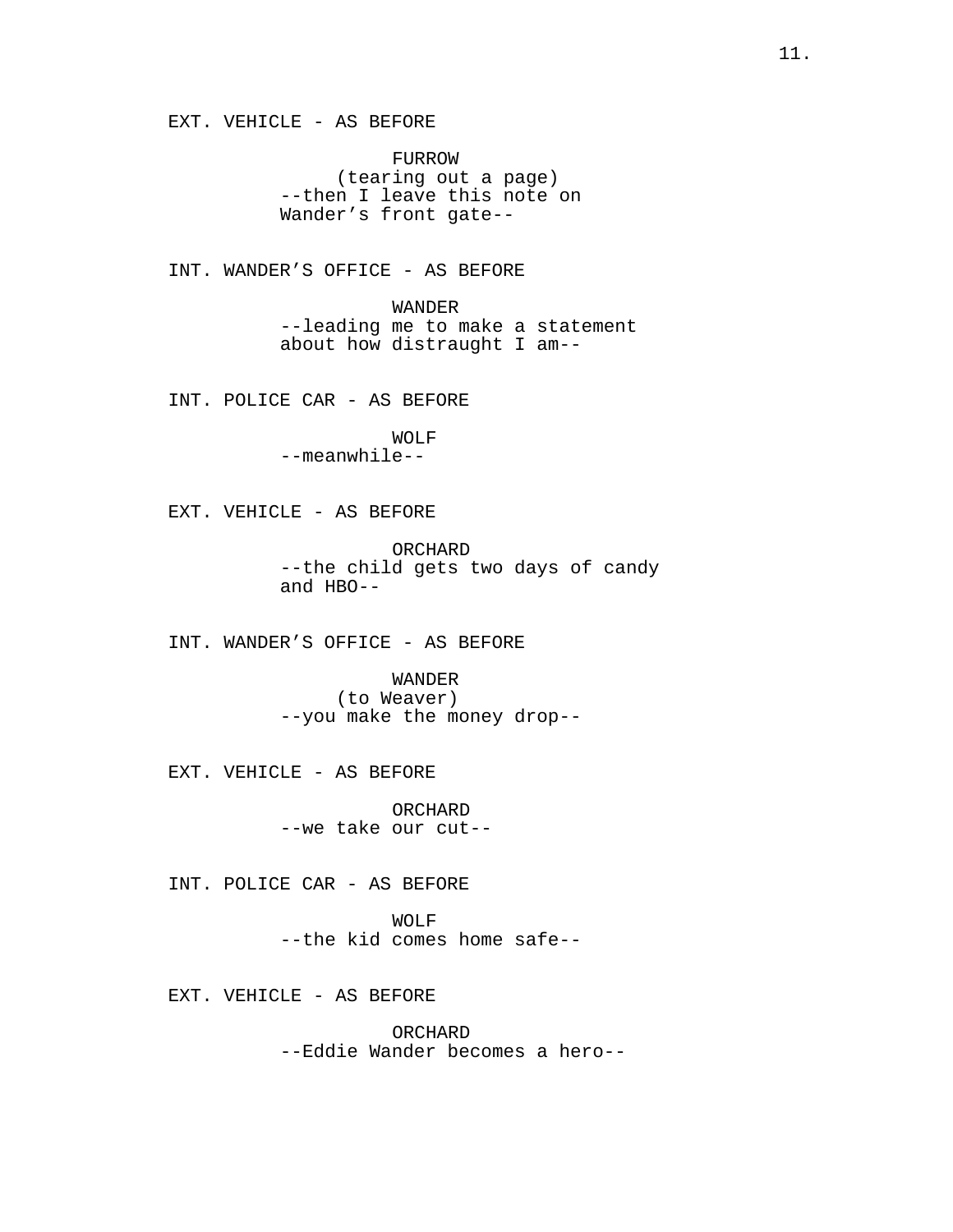WOLF --public opinion shifts in his favour--

INT. WANDER'S OFFICE - AS BEFORE

WEAVER --the jury pool is contaminated--

INT. COUNTRY CLUB - AS BEFORE

HUNTSMAN --and all this goes--

INT. WANDER'S OFFICE - AS BEFORE

WEAVER --away for 25 to--

INT. COUNTRY CLUB - AS BEFORE

HUNTSMAN --life is good.

INT. BAR - AS BEFORE

WANDER

Cheers.

He and Wolf clink glasses. Wander checks his watch.

WANDER Wow, it's--

INT. POLICE CAR - AS BEFORE

He checks his phone.

WOLF --almost time. Remember, spectacle  $is--$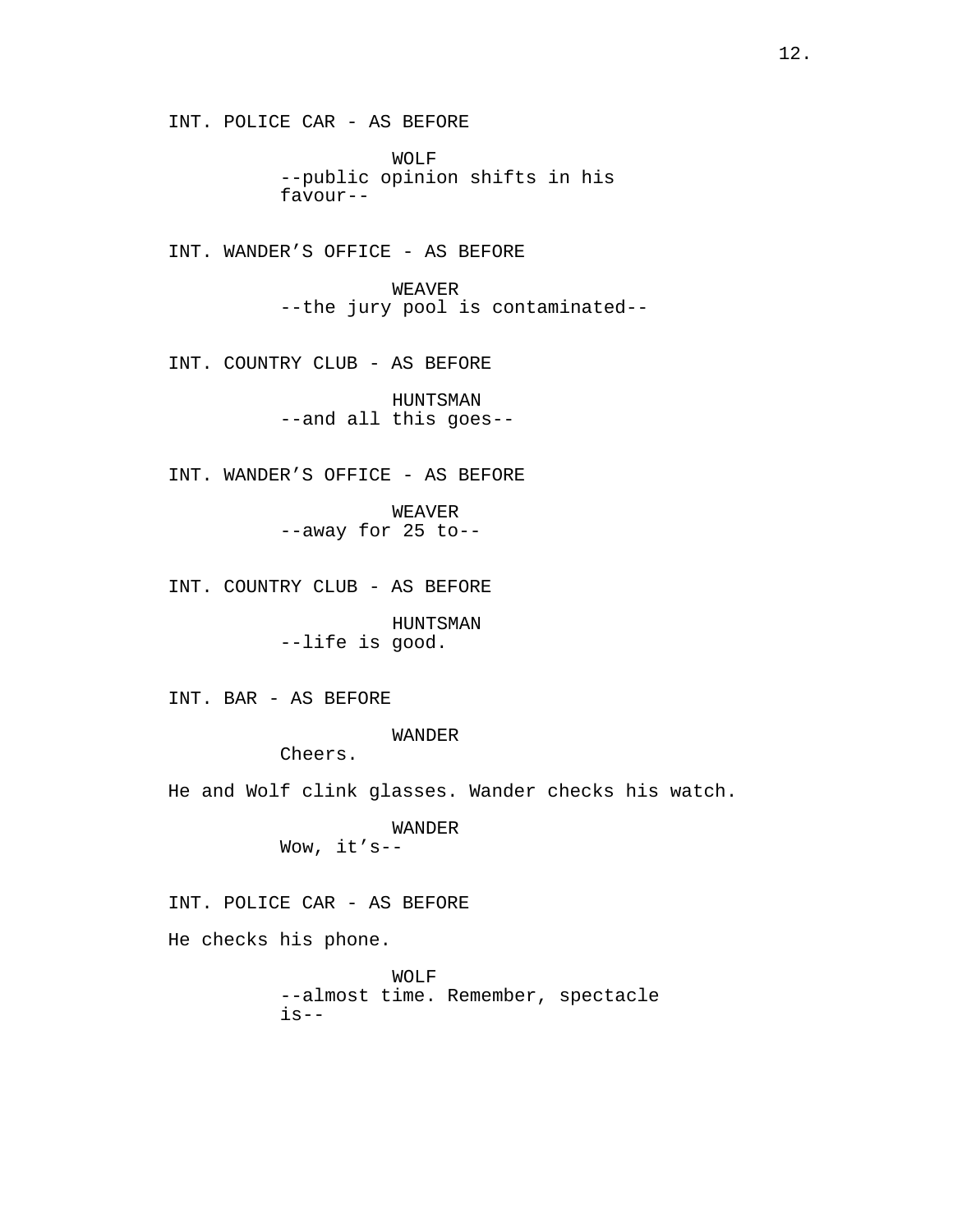EXT. VEHICLE - AS BEFORE

FURROW

--key.

Orchard tosses it to him.

ORCHARD I'll be back--

INT. WANDER'S OFFICE - AS BEFORE

WANDER --in a couple days with the kid. He'll love me after I save him from--

INT. POLICE CAR - AS BEFORE

WOLF --all these awful people in the world. And we're the ones who--

EXT. VEHICLE - AS BEFORE

ORCHARD --get to profit from it. at the end of the day--

INT. WANDER'S OFFICE - AS BEFORE

WANDER --it all works out.

WEAVER

Yes, ex--

INT. COUNTRY CLUB - AS BEFORE

HUNTSMAN --actly. And the most important thing is--